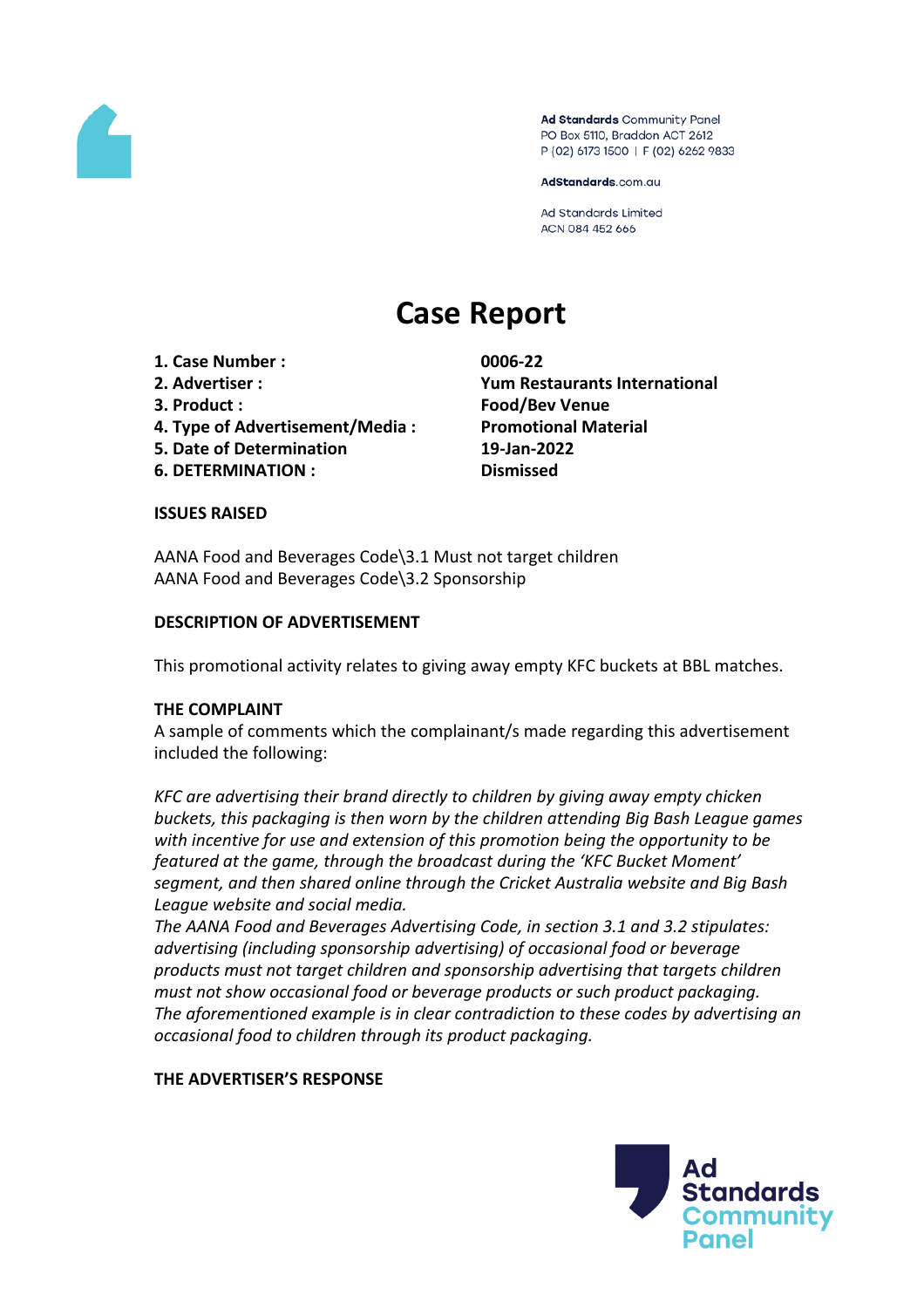

Comments which the advertiser made in response to the complainant/s regarding this advertisement include the following:

# *Description of advertisement*

*The advertisement to which the Complainants refer is a social media post on the office Cricket Australia Instagram page promoting the KFC Buckethead campaign during the Big Bash League (Advertisement). The Advertisement is targeted at adults.*

*As requested, please find attached:*

- *• a copy of the promotional material referenced in the complaints, and*
- *• a digital copy of the Advertisement*

# *The complaints and relevant codes*

*The Complainants have expressed concern that the Advertisement promotes advertising of occasional food to children during a sponsored event.* 

*The following concerns are cited in the complaints:*

- *• AANA Food and Beverages Code\3.1 Must not target children\advertising for OFBP must not target children*
- *• AANA Food and Beverages Code\3.2 Sponsorship\sponsorship must not show OFBP*

*Alleged advertising of occasional food products to children at a sponsored event*

*KFC takes its obligations in relation to advertising to children as set out in the AANA Food and Beverages Advertising Code very seriously. The Advertisement is targeted at adults, both in content and timing of airing and we do not offer children's meals or collectible toys on any of our menus.*

*The Complainants allege that an Advertisement on Cricket Australia's Instagram page for a promotional activity associated with KFC, as a long standing sponsor of the KFC Big Bash League (BBL) promotes KFC products to children.*

*The BBL has become a key fixture of Australia's sporting calendar and for many years, and the use of KFC 'bucket hats' is a fun, light hearted promotional activity on match days. KFC buckets are printed in BBL team colours with the KFC BBL logo, and handed out at the ground for patrons to support their team (Buckethead Campaign). The Buckethead Campaign is targeted at followers of Cricket Australia's social media pages and attendees at events, the majority of whom are over 18 years old and older as set out in the table below.* 

*In determining whether an Advertisement is targeted to children, the following criteria are considered:*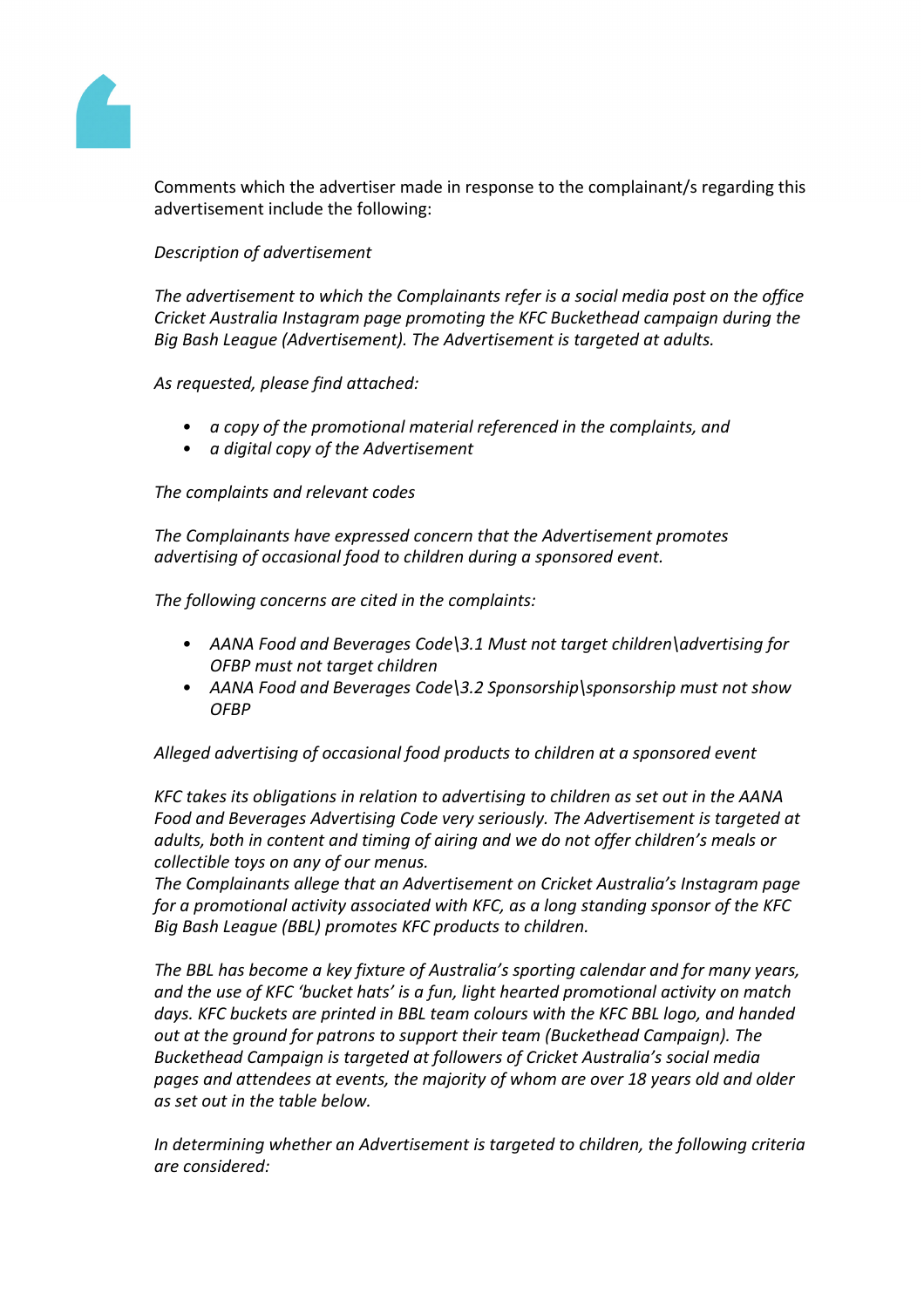

*(a) The nature and intended purpose of the product being promoted is principally or significantly appealing to children.*

*The principal purpose of the Advertisement on Cricket Australia's Instagram page is to promote the BBL by encouraging followers and members of Cricket Australia to demonstrate support for their team by participating in the Buckethead Campaign.* 

*(b) The presentation of the advertisement content (e.g. theme, images, colours, wording, music and language used) is principally appealing to children. The presentation of the Buckethead Campaign appeals to attendees at matches and visitors to the social media pages of Cricket Australia (where the Advertisement was published), the majority of whom are 18 years old and older.* 

*(c) The expected average audience at the time or place the advertisement appears includes a significant proportion of children.*

*The Advertisement was published on Cricket Australia's official Instagram page where less than 10% of its followers are children are under the age of 17.*

*The macro statistics for Audiences on Facebook and Instagram are as follows: - 13-17 y.o. on Facebook are 3.8% of the total users - 13-17 y.o. on IG are 5.9% of the total users*

*The Advertisement promotes the Buckethead Campaign as part of KFC's sponsorship of Cricket Australia's Big Bash League. This long standing campaign has always intended to appeal to attendees of events and visitors to Cricket Australia's official social media pages. Children under the age of 15 are not a significant proportion of the expected average audience of either of these and as such, it is clear the Advertisement does not target children.* 

*Australian Association of National Advertisers Code of Ethics (Code of Ethics)*

*With respect to the remaining provisions of section 2 of the Code of Ethics, I note that the Advertisement:*

- *• does not discriminate or vilify any person or section of the community on account of race, ethnicity, nationality, gender, age, sexual preference, disability, mental illness or political belief (section 2.1);*
- *• does not employ sexual appeal in a way that is exploitative or degrading of any individual or group of people (section 2.2);*
- *• does not present or portray violence in any way (section 2.3);*
- *• does not depict or treat sex, sexuality and nudity in any way nor without sensitivity to the relevant audience (section 2.4);*
- *• does not use language which is inappropriate in the circumstances (section 2.5);*
- *• does not depict material contrary to prevailing community standards on health and safety (section 2.6); and*
- *• the Advertisement is clearly distinguishable as an advert and uses KFC branding to that effect (section 2.7).*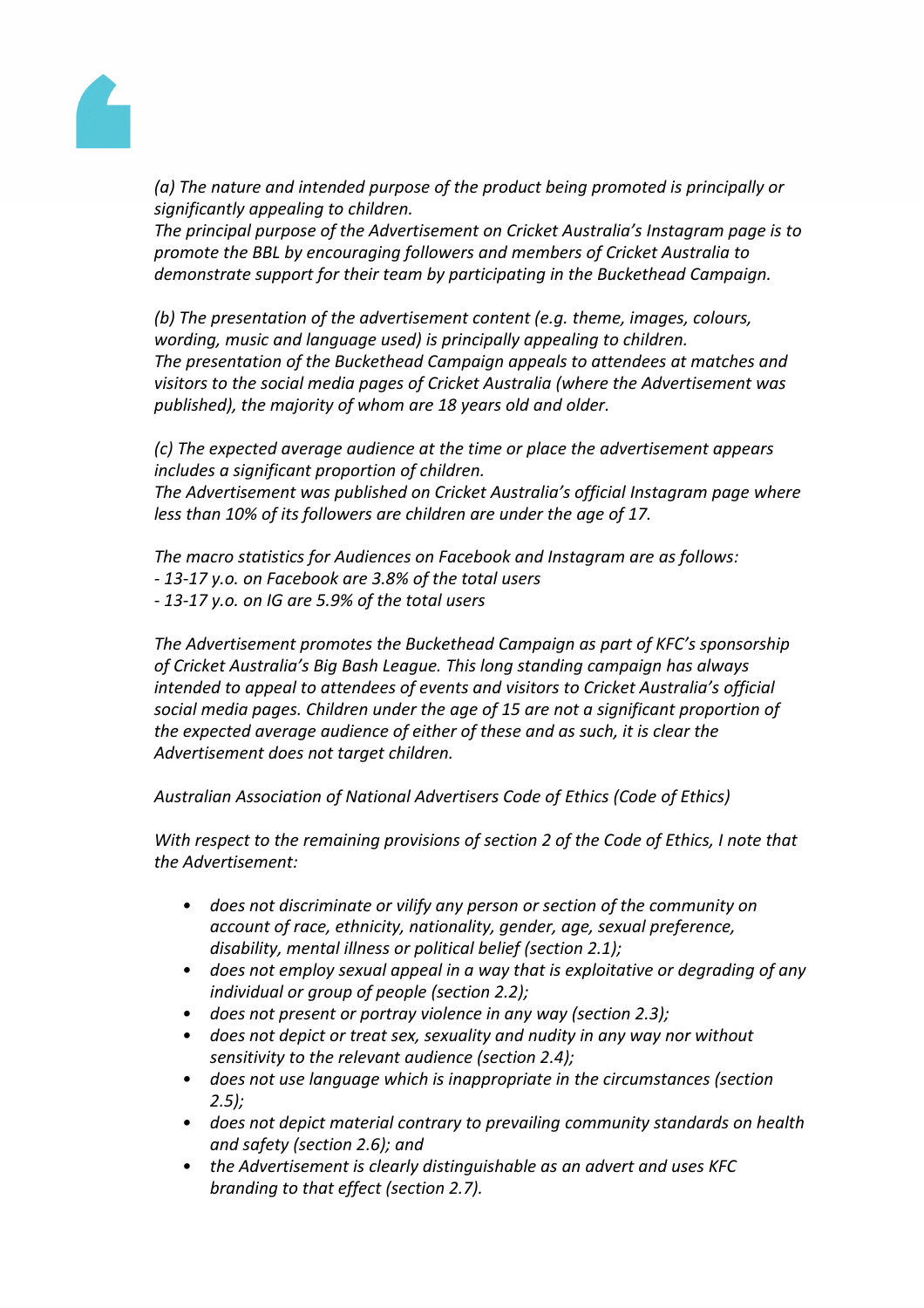

# *We trust this addresses the Complainants' concerns.* **THE DETERMINATION**

The Ad Standards Community Panel (the Panel) considered whether this advertisement breaches the AANA Food and Beverages Advertising Code (the Food Code).

The Panel noted the complainant's concern that the advertisement targets children directly by giving children buckets at BBL games.

The Panel viewed the advertisement and noted the advertiser's response.

# **Is the advertisement for an Occasional Food or Beverage Product?**

The Panel noted that the definition of Occasional Food or Beverage Product in the Food Code is: "food or beverage products which do not meet the Food Standards Australia Nutrient Profile Scoring Criterion as published from time to time by Food Standards Australia New Zealand".

The Panel noted the advertisement is an empty bucket, similar to buckets available in KFC stores with fried chicken in them. The Panel noted that while these buckets are promotional and not intended to ever contain food, they are similar enough to identifiable product packaging to be considered advertising for the bucket of fried chicken product. The Panel noted that the advertiser had not provided information about whether the product meets the FSANZ criteria. The Panel considered that if the product did meet the criteria the advertiser would have provided that information as the case would have been dismissed, and concluded that the fried chicken product does not meet the FSANZ criteria and is an occasional food product.

## **Does the advertisement target Children?**

The Panel noted that the Food Code defines "target children" as:

*"Target Children is determined by the context of the advertisement and the following three criteria:*

- *Nature and intended purpose of the product being promoted is principally or significantly appealing to Children;*
- *Presentation of the advertisement content (e.g. theme, images, colours, wording, music and language used) is principally appealing to Children;*
- *Expected average audience at the time or place the advertisement appears includes a significant proportion of Children."*

The Panel noted that the Practice Note provides guidance on the interpretation of "target children":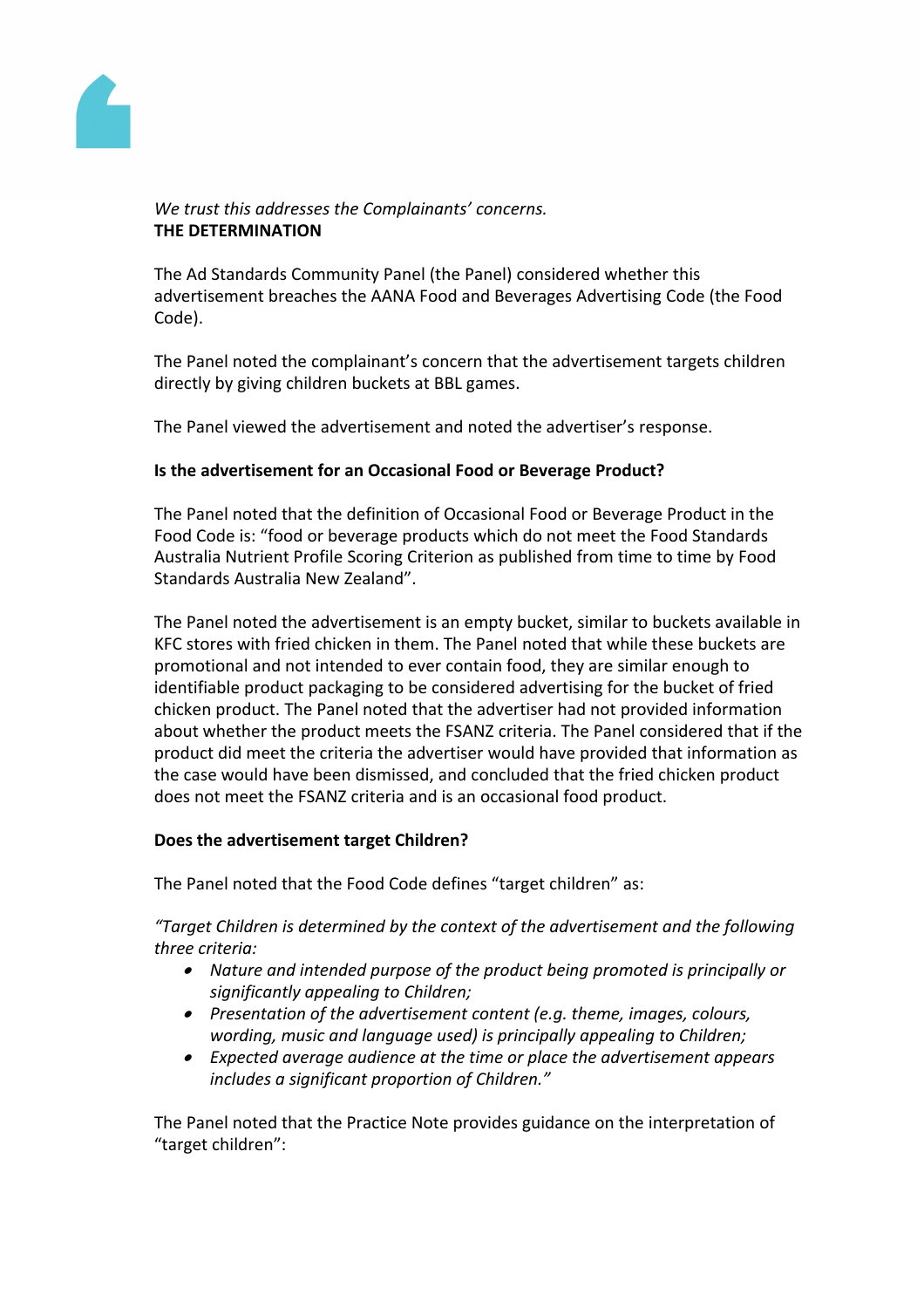

*"All three criteria will be considered by the Community Panel in determining whether or not advertising targets Children. The weighting given by the Community Panel to each of the three criteria will be determined on a case by case basis. In the event of a complaint being considered by the Community Panel, the advertiser should be in a position to provide details in terms of the nature and intended purpose of the product, the presentation of the advertisement content and the expected average audience at the time or place the advertisement appears.*

*"In relation to the third criteria, measures to determine if Children are likely to be a 'significant proportion' of the expected average audience may include one or a combination of the following:*

- *Where data exists, 25% or more of the predicted audience will be Children. In relation to outdoor advertising, if across a campaign the data shows a predicted audience with less than 25% Children, and there is a Children's event or concert that is incidental to the ad placement, the audience of that incidental Children's concert or event will not be captured.*
- *C&P programmes.*
- *Programs, artists, playlists, video, movies, magazines or other content with significant appeal to Children (e.g. featuring personalities or characters popular with Children).*
- *Compliance with the Outdoor Media Association Placement Policy and Health & Wellbeing Policy which regulate the placement of advertising at primary and secondary schools which are locations where Children regularly and predictably gather. Where accurate program audience data is not available, the Community Panel may have regard to other factors listed above such as the program content, the time or the location where the advertisement is being shown (in line with the above provision)."*

The Panel further noted the Practice Note for this section of the Food Code which provides:

*"Advertisers must be able to demonstrate that they have evaluated or that care has been taken to evaluate the expected average audience composition before the placement of Occasional Food or Beverage advertisements to ensure they are not targeted at children. Where a meal deal is being advertised, each item in that meal deal must meet the Food Standards Australia Nutrient Profile Scoring Criterion, otherwise the advertisement will be considered to be for Occasional Food and Beverage Products."*

# **Point 1: Is the nature and intended purpose of the product principally or significantly appealing to children?**

The Panel considered that KFC is a long established brand and product that is of appeal to both adults and children alike. The Panel noted the advertiser's response that it does not sell children's meals and its target audience is not children.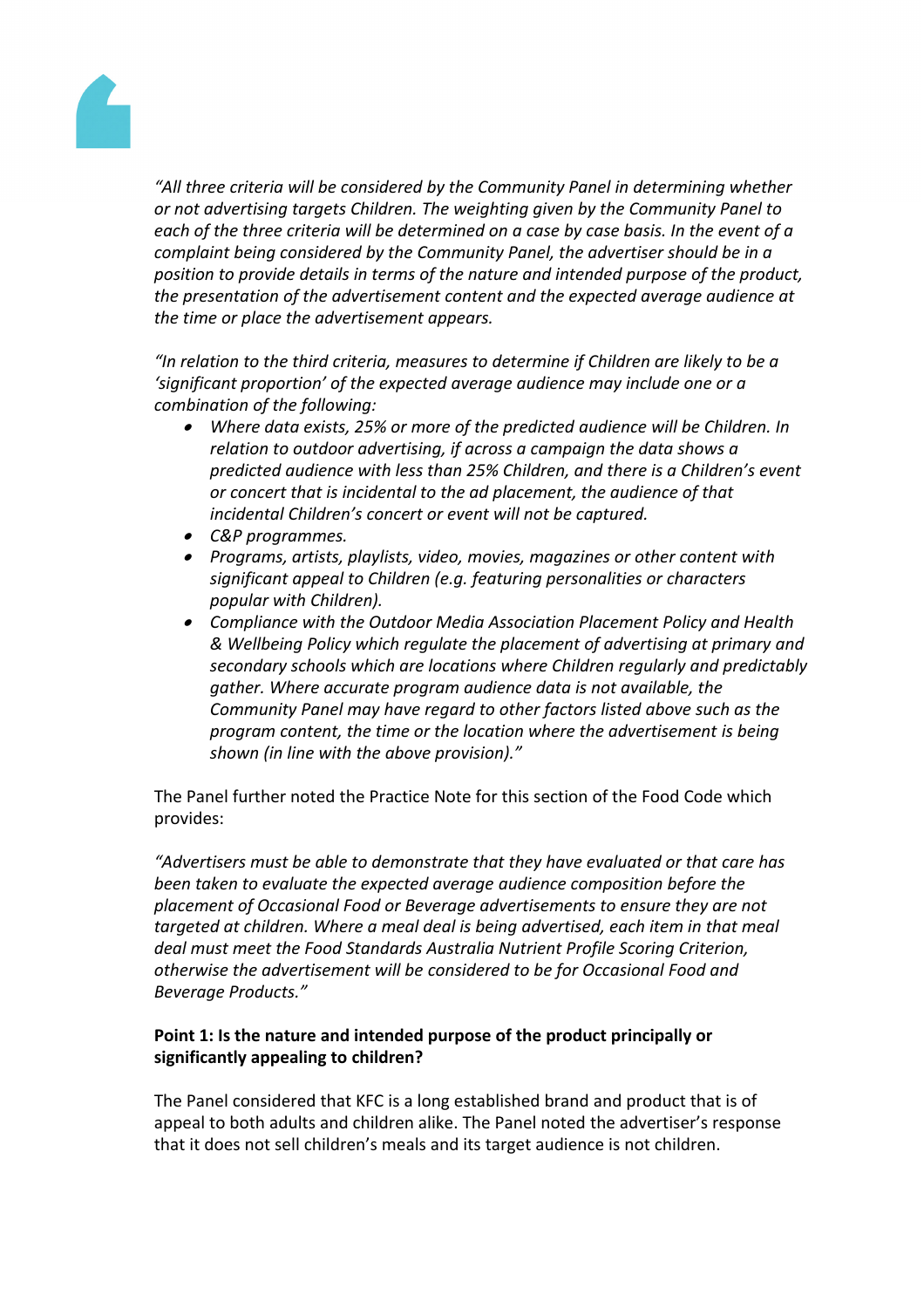

The Panel considered that while KFC chicken is a product which children enjoy it has of equal or greater appeal to teenagers, adults and families and is not a product with principal or significant appeal to children.

# **Point 2: Is the content of the advertisement principally appealing to children?**

The Panel noted that to fall within Section 3 of the Food Code the Panel must find that the advertisement is aimed in the first instance at children under 15.

# Is the theme of the advertisement principally appealing to children?

The Panel considered that advertisement is novelty buckets designed to be worn as hats which are handed out at sporting events. The Panel noted that while this is a concept which would be attractive to children, it was equally attractive to teenagers and adults in attendance at the sporting events.

# Are the visuals of the advertisement principally appealing to children?

The Panel noted that the buckets visually represented buckets of chicken available at KFC. The Panel noted that the bucket included a cartoon image of the Colonel Sanders character and logos for the bucket head promotion, the BBL and WBBL. The Panel considered that while these visuals would be appealing to children under 15 they would be equally appealing to older teenagers and adults .

## Is the language/wording/music of the advertisement principally appealing to children?

The Panel noted that the advertisement contained logos, disclaimers and the words 'what do we have here' under a QR Code. The Panel considered that the language of the advertisement would not be principally appealing to children.

## Is the content of the advertisement overall principally appealing to children?

The Panel reiterated that it is essential that it consider all elements of the advertisement and make a decision based on how all of the elements of the advertisement interact, and the overall impression that they make, in determining whether an advertisement is principally appealing to children.

The Panel considered that the overall advertisement would be equally attractive to children under 15, older teenagers and adults.

The Panel considered that the advertisement's content was not principally appealing to children under 15.

# **Point 3: Does the expected average audience of the advertisement include a significant proportion of children?**